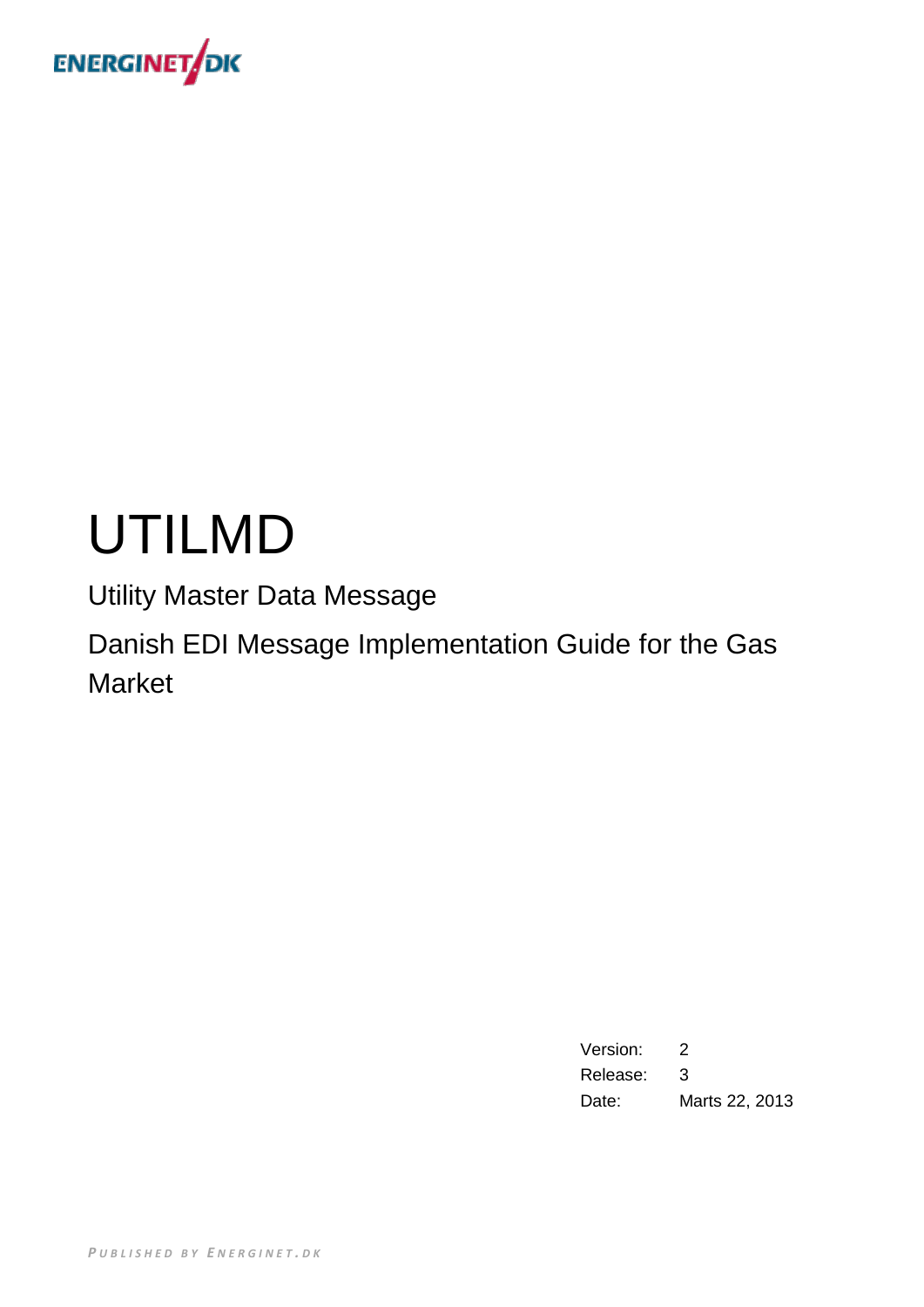

## **1. Introduction and general principles**

The EDIFACT specification in the following chapters is based on the *Message handbook for ebIX - Implementation guide for Utility Master Data Message (UTILMD)*, version 5.0, revision B.

Detailed explanations of the individual segments are not provided in this specification, but are to be found in the above-mentioned document.



## **2. Data model for UTILMD**

*Figure 1: Common data model for UTILMD*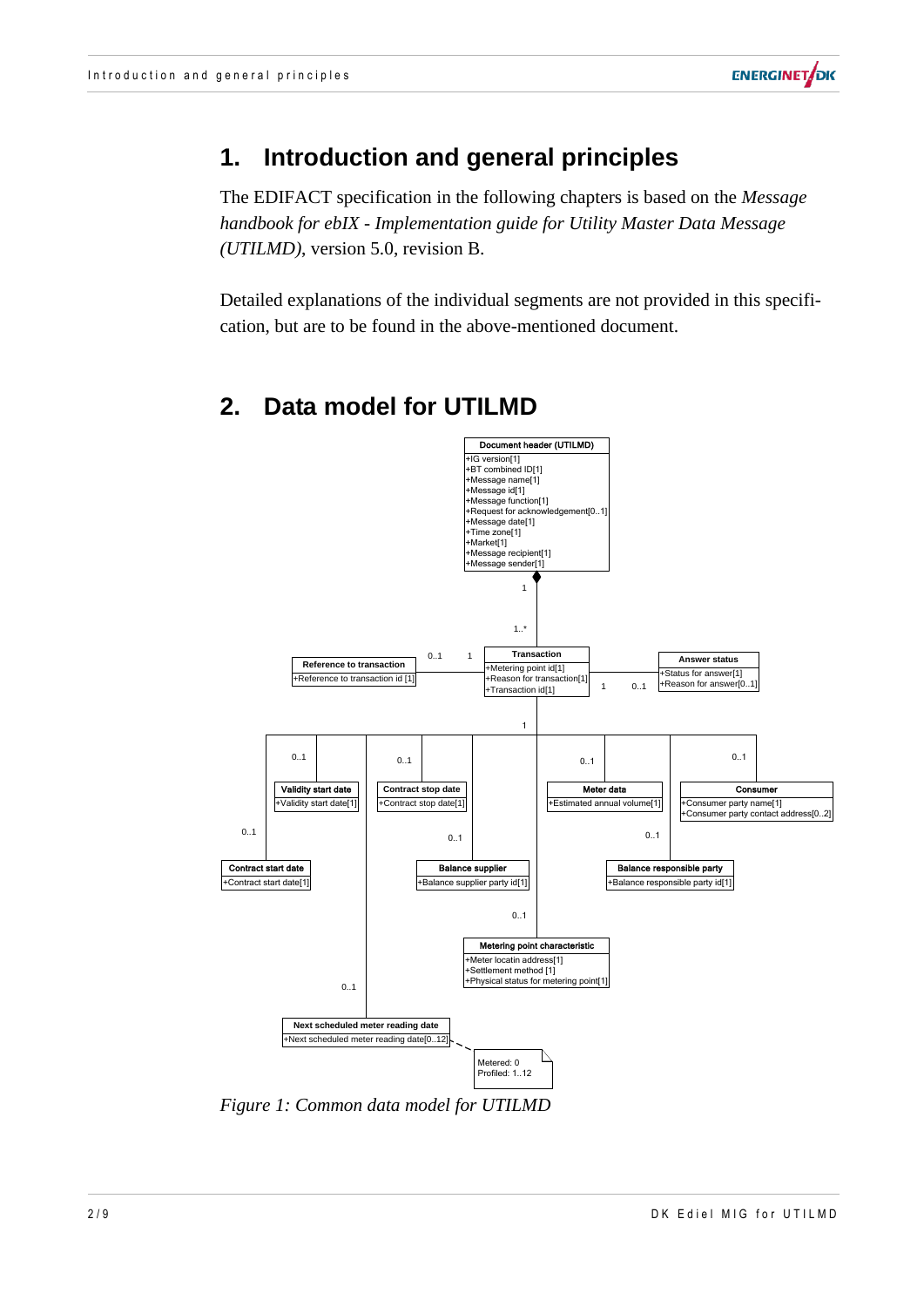## **3. Mapping table for UTILMD**

|                               | <b>Data Element</b>                                           |                                                                                                                                          |                                                                                                                                                                        |                                                                                           |
|-------------------------------|---------------------------------------------------------------|------------------------------------------------------------------------------------------------------------------------------------------|------------------------------------------------------------------------------------------------------------------------------------------------------------------------|-------------------------------------------------------------------------------------------|
| Seg-<br>ment                  | Identifica-<br>tion                                           | <b>Content</b>                                                                                                                           | <b>Description</b>                                                                                                                                                     | <b>Attribute</b>                                                                          |
| SG <sub>0</sub><br><b>UNH</b> | 0062                                                          | Message reference, e.g. '1'                                                                                                              | A unique reference for the<br>message within the inter-<br>change.                                                                                                     | Not specified in the<br>dependency ma-<br>trix, but must be<br>included in the<br>message |
|                               | S009 0065<br>S009 0052<br>S009 0054<br>S009 0051<br>S009 0057 | 'UTILMD'<br>'D'<br>'02B'<br>'UN'<br>'E5DK02'                                                                                             | The version number of this<br>guide should be stated here.<br>The number consists of "E5"<br>for EDI version 5, "DK" for Dan-<br>ish and "02" for version number<br>2. | IG version                                                                                |
|                               | 0068                                                          | Business Transaction Combined id.                                                                                                        | Unique identification of the<br>business transaction and ver-<br>sion, e.g. "DK-BT-001-003"                                                                            | BT combined ID                                                                            |
| SG <sub>0</sub><br><b>BGM</b> | C002 1001                                                     | '392' = Request to metering point<br>administrator of start of supply (Noti-<br>fication of change of supplier)                          | EDIFACT- or EDI-code for the<br>identification of the message in<br>relation to the actual business                                                                    | Message name /<br>Meddelelse navn                                                         |
|                               |                                                               | '406' = Information or confirmation<br>of end of supply (Notification to sup-<br>plier of contract termination)                          | transaction.                                                                                                                                                           |                                                                                           |
|                               |                                                               | '414' = Confirmation of start of sup-<br>ply, may include master data for a<br>metering point (Acknowledgement<br>of change of supplier) |                                                                                                                                                                        |                                                                                           |
|                               |                                                               | '432' = Notification to grid operator<br>of end of supply                                                                                |                                                                                                                                                                        |                                                                                           |
|                               |                                                               | 'E07' = Master data, metering point                                                                                                      |                                                                                                                                                                        |                                                                                           |
|                               | C002 3055                                                     | '260' = Ediel Nordic Forum                                                                                                               | Code list responsible agency<br>code. Only to be used for Exx<br>codes                                                                                                 |                                                                                           |
|                               | 1004                                                          | Message id, e.g. 'SPH1234'                                                                                                               | A unique (business related)<br>reference for the message over<br>time.                                                                                                 | Message id /<br>Meddelelsesidentif-<br>ikation                                            |
|                               | 1225                                                          | '9' = Original message                                                                                                                   | Statement of that the message<br>is a creation (9).                                                                                                                    | Message function                                                                          |
|                               | 4343                                                          | 'NA' = No acknowledgement needed                                                                                                         | Statement of whether the mes-                                                                                                                                          | Request for                                                                               |
|                               |                                                               | 'AB' = Message acknowledgement<br>is required                                                                                            | sage sender wants an<br>acknowledgement for reception<br>of the message by the applica-<br>tion. This is only used on a<br>bilateral agreement.                        | Acknowledgement<br>/ Anmodning om<br>kvittering                                           |
| SG <sub>0</sub>               | C507 2005                                                     | '137' = Message date and time                                                                                                            | Date and the time for composi-                                                                                                                                         | Message date /                                                                            |
| <b>DTM</b>                    | C507 2380                                                     | Actual date and time                                                                                                                     | tion of the message.                                                                                                                                                   | Meddelelsesdato                                                                           |
| Occur-<br>rence 1             | C507 2379                                                     | '203' = Format: CYYMMDDHHmm                                                                                                              |                                                                                                                                                                        |                                                                                           |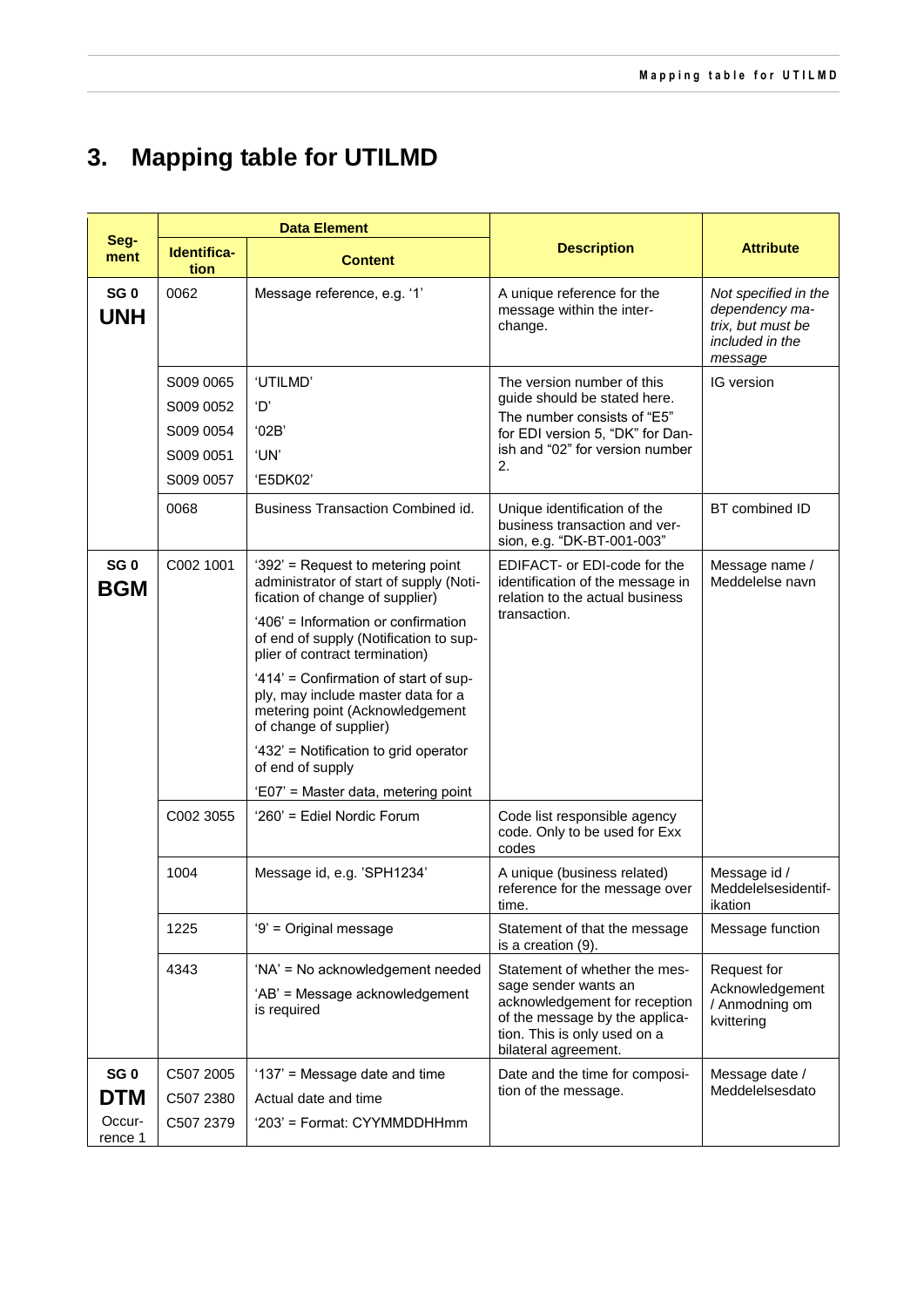

|                               | <b>Data Element</b> |                                                            |                                                                                                                        |                                            |
|-------------------------------|---------------------|------------------------------------------------------------|------------------------------------------------------------------------------------------------------------------------|--------------------------------------------|
| Seg-<br>ment                  | Identifica-<br>tion | <b>Content</b>                                             | <b>Description</b>                                                                                                     | <b>Attribute</b>                           |
| SG <sub>0</sub>               | C507 2005           | '735' = Deviation from UTC                                 | Defines the offset to UTC used                                                                                         | Time zone / Tid-                           |
| <b>DTM</b>                    | C507 2380           | $'+0000' = UTC$                                            | for all dates, times and periods<br>in the message. The offset                                                         | szone                                      |
| Occur-                        | C507 2379           | '406' = Format ZHHMM                                       | must be expressed in the for-                                                                                          |                                            |
| rence 2                       | C507 2380           | Actual date and time                                       | mat ZHHMM, where Z is plus<br>(+) or minus (-). In this guide                                                          |                                            |
|                               | C507 2379           | '203' = Format: CYYMMDDHHmm                                | only '+0000' must be used The<br>time zone should always be<br>UTC format.                                             |                                            |
| SG <sub>0</sub><br><b>MKS</b> | 7293                | '27' = Gas supply industry                                 | Descriptions of the market rel-<br>evant for the current message.                                                      | Market / Marked                            |
|                               | C332 3496           | 'E01' = Structuring phase                                  |                                                                                                                        |                                            |
|                               | C332 3055           | '260' = Ediel Nordic Forum                                 |                                                                                                                        |                                            |
| SG <sub>2</sub>               | 3035                | 'MR' = Message recipient                                   | The party id of the recipient of                                                                                       | Message recipient                          |
| <b>NAD</b>                    | C082 3039           | Recipient's party id                                       | the message. Both EAN-GLN<br>and EIC can be used.                                                                      | / Modtager af<br>meddelelse                |
| Occur-<br>rence 1             | C082 3055           | '9' = EAN (International Article<br>Numbering association) |                                                                                                                        |                                            |
|                               |                     | '305' = ETSO (EIC, ETSO identifica-<br>tion code)          |                                                                                                                        |                                            |
| SG <sub>2</sub>               | 3035                | 'MS' = Message sender                                      | The party id of the sender of                                                                                          | Message sender /<br>Afsender af med-       |
| <b>NAD</b>                    | C082 3039           | Sender's party id                                          | the message. Both EAN-GLN<br>and EIC can be used.                                                                      | delelse                                    |
| Occur-<br>rence 2             | C082 3055           | '9' = EAN (International Article<br>Numbering association) |                                                                                                                        |                                            |
|                               |                     | '305' = ETSO (EIC, ETSO identifica-<br>tion code)          |                                                                                                                        |                                            |
| SG <sub>4</sub>               | 7495                | '24' = Transaction                                         | The sender's unique identifica-<br>tion of the transaction.                                                            | Transaction id /<br>Transaktions-id        |
| <b>IDE</b>                    | C206 7402           | Unique transaction id                                      | Can be e.g. "Message id" and<br>line number. Is used as refer-<br>ence when answering.                                 |                                            |
| SG <sub>4</sub>               | C507 2005           | '92' = Contract start date / Kontrakt<br>start dato        | Date and time in UTC format<br>for start of supply. Date must                                                          | Contract start date<br>/ Kontrakt start    |
| <b>DTM</b><br>Occur-          | C507 2380           | Date                                                       | be stated as start of a local day                                                                                      | dato                                       |
| rence 1                       | C507 2379           | '203' = Format CCYYMMDDHHMM                                | where there will be supply, e.g.<br>200302010500 and<br>200306010400.                                                  |                                            |
| SG <sub>4</sub><br><b>DTM</b> | C507 2005           | '93' = Contract stop date / Kontrakt<br>stop dato          | Date and time in UTC format<br>for end of supply. Date must be                                                         | Contract stop date<br>/ Kontrakt slut dato |
| Occur-                        | C507 2380           | Date                                                       | stated as start of the day where<br>there is no supply, e.g.                                                           |                                            |
| rence 2                       | C507 2379           | '203' = Format CCYYMMDDHHMM                                | 200301310500 and<br>200303310400.                                                                                      |                                            |
| SG <sub>4</sub><br><b>DTM</b> | C507 2005           | '157' = Validity start date /<br>Gyldighedsdato            | Date and time in UTC format to<br>indicate from when data for this                                                     | Validity start date /<br>Gyldighedsdato    |
| Occur-                        | C507 2380           | Date                                                       | transaction is valid. If more<br>data are modified with different                                                      |                                            |
| rence 3                       | C507 2379           | '203' = Format CCYYM MDDHHMM                               | validity dates, these must be<br>sent as separate transactions.<br>Time must always be equal to<br>gas day local time. |                                            |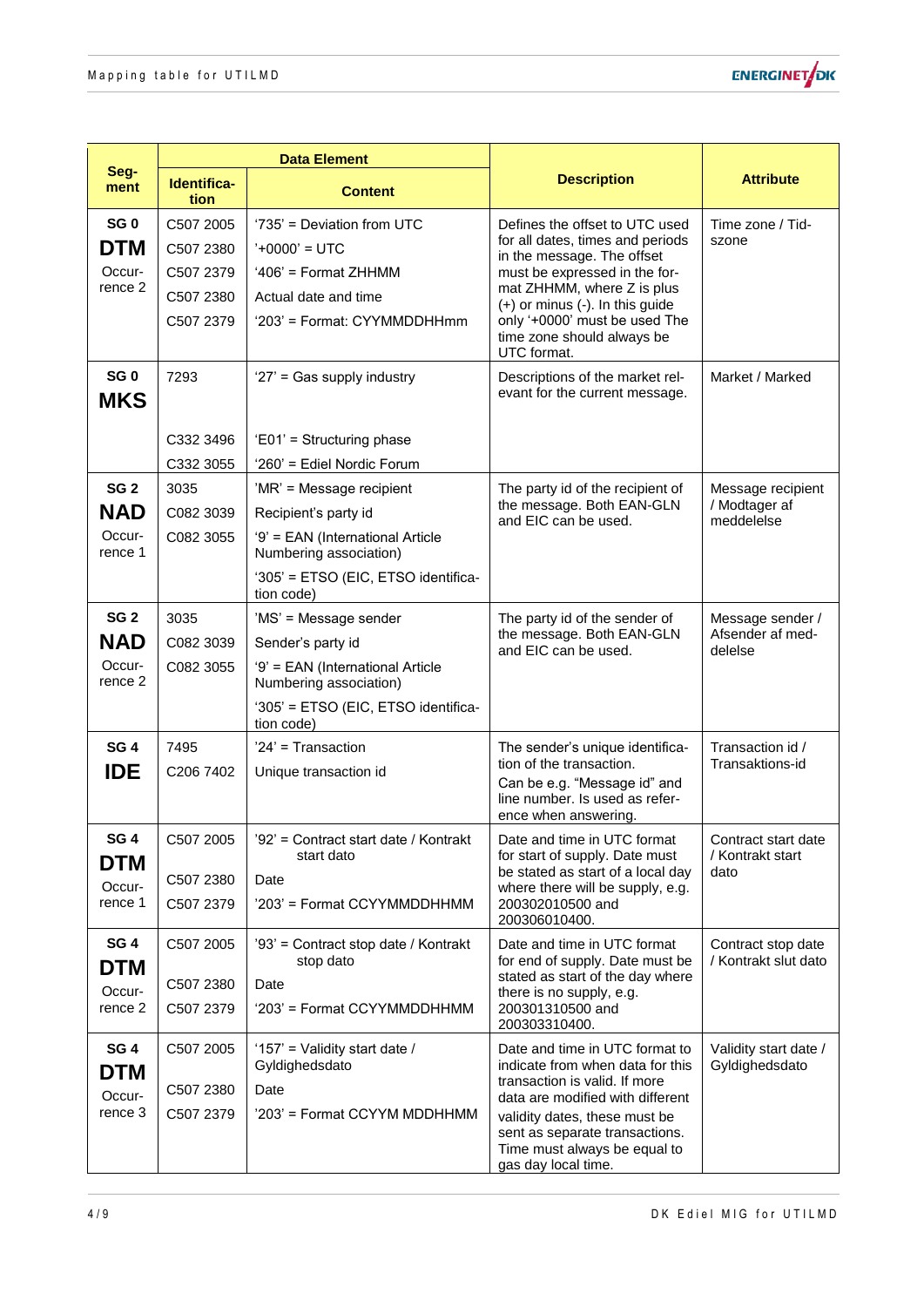|                                                    | <b>Data Element</b>                 |                                                                                                                                                                                                                                                                                                                                                                                                                                                                                                                                                                                                                                                                                                                                                                                                                                                                                                                              |                                                                                                                                                                                                                                                                                                                          |                                                         |
|----------------------------------------------------|-------------------------------------|------------------------------------------------------------------------------------------------------------------------------------------------------------------------------------------------------------------------------------------------------------------------------------------------------------------------------------------------------------------------------------------------------------------------------------------------------------------------------------------------------------------------------------------------------------------------------------------------------------------------------------------------------------------------------------------------------------------------------------------------------------------------------------------------------------------------------------------------------------------------------------------------------------------------------|--------------------------------------------------------------------------------------------------------------------------------------------------------------------------------------------------------------------------------------------------------------------------------------------------------------------------|---------------------------------------------------------|
| Seg-<br>ment                                       | Identifica-<br>tion                 | <b>Content</b>                                                                                                                                                                                                                                                                                                                                                                                                                                                                                                                                                                                                                                                                                                                                                                                                                                                                                                               | <b>Description</b>                                                                                                                                                                                                                                                                                                       | <b>Attribute</b>                                        |
| SG <sub>4</sub><br><b>DTM</b><br>Occur-<br>rence 4 | C507 2005<br>C507 2380<br>C507 2379 | '752' = Meter reading date, next<br>scheduled / Aflæsningsdag<br>Date<br>'106' = Format MMDD                                                                                                                                                                                                                                                                                                                                                                                                                                                                                                                                                                                                                                                                                                                                                                                                                                 | List of days in the year when<br>the periodical meter reading<br>will take place for the profiled<br>settled metering point. Repeat-<br>ed for every meter reading date<br>in the year. If done at the end<br>of a month, the first date in the<br>next month is used. For meter-<br>ing points that are not read, it is | Next scheduled<br>meter reading date<br>/ Aflæsningsdag |
|                                                    |                                     |                                                                                                                                                                                                                                                                                                                                                                                                                                                                                                                                                                                                                                                                                                                                                                                                                                                                                                                              | the date when consumption is<br>calculated. Not mentioned for<br>time-series settled metering<br>point.<br>The date is in local time, must<br>not be changed by receiving<br>system.                                                                                                                                     |                                                         |
| SG <sub>4</sub><br><b>STS</b><br>Occur-<br>rence 1 | C601 9015<br>C556 9013              | $'7'$ = Transaction<br>'E01' = Move / Flytning<br>'E03' = Change of supplier<br>/Leverandørskifte<br>'E05' = Cancellation of transaction /<br>Annullering af tidligere trans-<br>action<br>'E06' = Unrequested Change of<br>supplier / Overflytning til For-<br>syningspligtselskab<br>'E20' = End of supply / Ophør af<br>leverance<br>'E32' = Update of master data, me-<br>tering point / Stamdata sendt efter<br>aftale<br>'Z02' = Change of meter location<br>address / Målepunkt adresse æn-<br>dret<br>'Z03' = Change of next scheduled<br>meter reading date / Aflæsning-<br>dag(e) ændret<br>'Z04' = Change of estimated annual<br>volume / Forventet årsforbrug æn-<br>dret<br>'Z05' = Change of consumer party<br>name / Disponentnavn(e) ændret<br>'Z06' = Change of physical status for<br>metering point / Tilslutningsstatus<br>ændret<br>'Z07' = Change of settlement me-<br>thod / Målepunkt afregningsform | The reason for exchange of the<br>information (transaction) for the<br>concerned metering point.<br>Note that E05 can be used only<br>for cancellation of an already<br>sent message<br>When codes beginning with "Z"<br>are used, 'DK' must be stated<br>as Code list responsible agen-<br>cy code.                     | Reason for trans-<br>action /<br>Transaktionsårsag      |
|                                                    |                                     | ændret<br>'Z08' = Terminal date changed /<br>Skæringsdato ændret                                                                                                                                                                                                                                                                                                                                                                                                                                                                                                                                                                                                                                                                                                                                                                                                                                                             |                                                                                                                                                                                                                                                                                                                          |                                                         |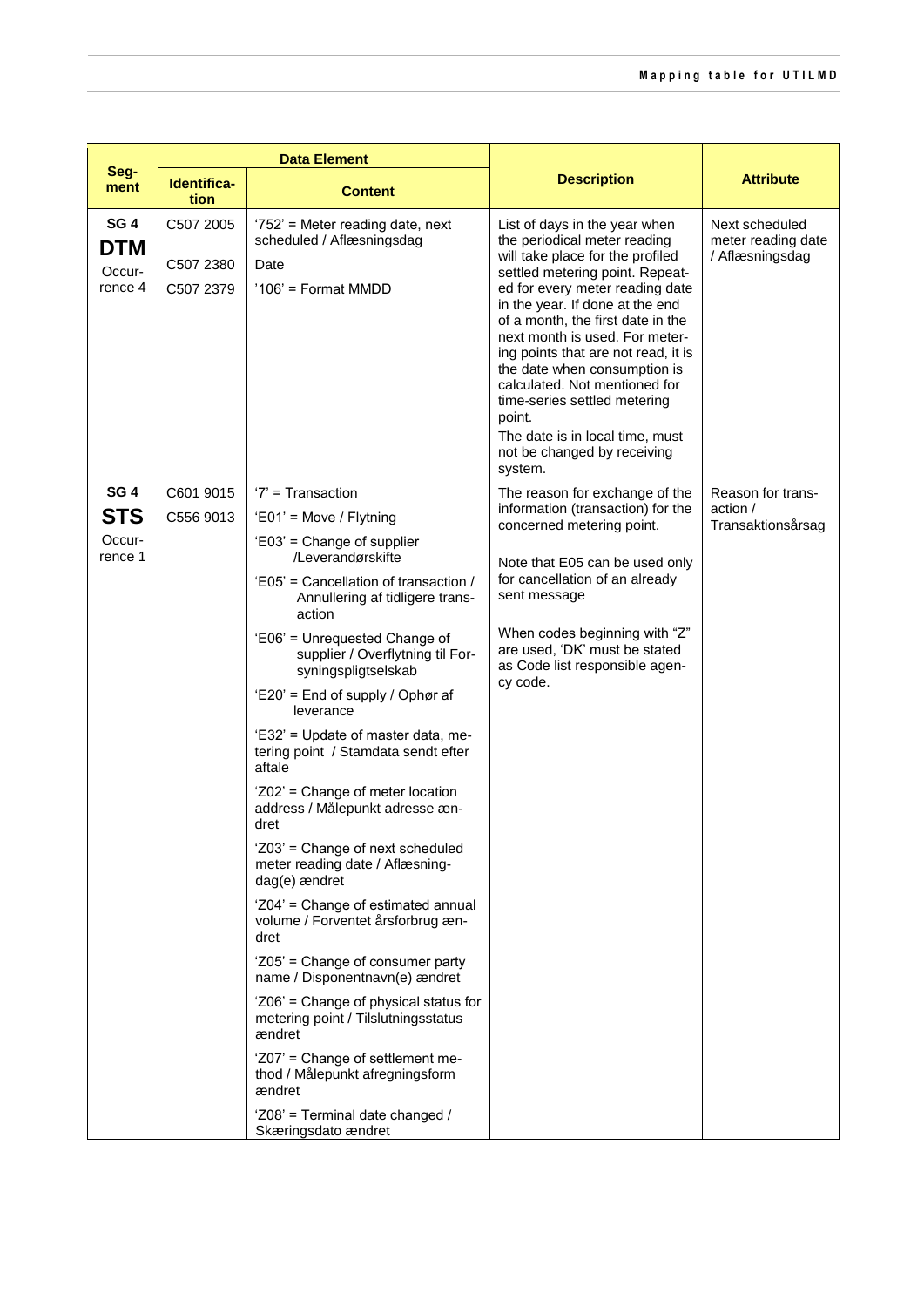

|                      | <b>Data Element</b> |                                                                                                            |                                                                                              |                                                |
|----------------------|---------------------|------------------------------------------------------------------------------------------------------------|----------------------------------------------------------------------------------------------|------------------------------------------------|
| Seg-<br>ment         | Identifica-<br>tion | <b>Content</b>                                                                                             | <b>Description</b>                                                                           | <b>Attribute</b>                               |
|                      |                     | 'Z09' = Request for closure / An-<br>modning om lukning fra Forsynings-<br>pligtselskab                    |                                                                                              |                                                |
|                      |                     | 'Z10' = Termination of metering po-<br>int / Nedlæggelse af Målersted                                      |                                                                                              |                                                |
|                      | C556 3055           | '260' = Ediel Nordic Forum                                                                                 |                                                                                              |                                                |
|                      |                     | 'DK' = Danish eblX Group                                                                                   |                                                                                              |                                                |
| SG <sub>4</sub>      | C601 9015           | $'E01' = Answer$                                                                                           | The status for a response to a                                                               | Status for answer /                            |
| <b>STS</b>           | C601 3055           | '260' = Ediel Nordic Forum                                                                                 | previous transaction, i.e. ap-<br>proved or rejected                                         | Svarstatus                                     |
| Occur-<br>rence 2    | C555 4405           | $39'$ = Approved                                                                                           |                                                                                              |                                                |
|                      |                     | $'41'$ = Rejected                                                                                          |                                                                                              |                                                |
|                      | C556 9013           | 'E10' = Installation address or me-<br>tering point not identifiable /<br>Målepunkt ikke identificerbart   | The reason for an answer,<br>used to describe an error code<br>for the Status for answer '41 | Reason for answer<br>/ Begrundelse for<br>svar |
|                      |                     | 'E16' = Unauthorised supplier / Ikke<br>godkendt leverandør                                                | (rejected)*.                                                                                 |                                                |
|                      |                     | 'E17' = Requested switch date not<br>within time limits / Anmodet<br>skæringsdato ikke inden for tidsfrist |                                                                                              |                                                |
|                      |                     | 'E18' = Unauthorised Balance re-<br>sponsible / Ikke godkendt balance-<br>ansvarlig                        |                                                                                              |                                                |
|                      |                     | 'E22' = Metering point blocked for<br>switching / Målepunkt blokeret for<br>skift                          |                                                                                              |                                                |
|                      |                     | 'E59' = Already existing relation<br>(rejection) / Leverandøren er allere-<br>de leverandør                |                                                                                              |                                                |
|                      |                     | 'Z11' = Consumer name missing<br>(rejection) / Disponentnavn mangler                                       |                                                                                              |                                                |
|                      | C556 3055           | '260' = Ediel Nordic Forum                                                                                 |                                                                                              |                                                |
| SG <sub>5</sub>      | 3227                | '172' = Metering point id                                                                                  | Identification of the metering                                                               | Metering point id /                            |
| <b>LOC</b>           | C517 3225           | <b>EAN-GSRN-number of Metering</b><br>point.                                                               | point. Every metering point has<br>a unique EAN-GSRN-number<br>of 18 digits.                 | Målepunkt-id                                   |
|                      | C517 3055           | '9' = EAN (International Article<br>Numbering association)                                                 |                                                                                              |                                                |
| SG <sub>6</sub>      | C506 1153           | 'TN' = Reference to transaction id                                                                         | Reference to a received trans-                                                               | Reference to                                   |
| <b>RFF</b>           | C506 1154           | Transaction id                                                                                             | action id.                                                                                   | transaction id /<br>Transaktions-id            |
| SG <sub>7</sub>      | C240 7037           | 'E02' = Settlement method                                                                                  | The method used for settle-<br>ment, such as profiled or non-                                | Settlement method<br>/ Afregningsmåde          |
| <b>CCI</b><br>Occur- |                     |                                                                                                            | profiled. E15 states a metering                                                              |                                                |
| rence 1              |                     |                                                                                                            | point settled on a net basis.                                                                |                                                |
| SG <sub>7</sub>      | C889 7111           | 'E01' = Profiled / Skabelonafregnet                                                                        |                                                                                              |                                                |
|                      |                     | 'E02' = Non-profiled / Timeafregnet                                                                        |                                                                                              |                                                |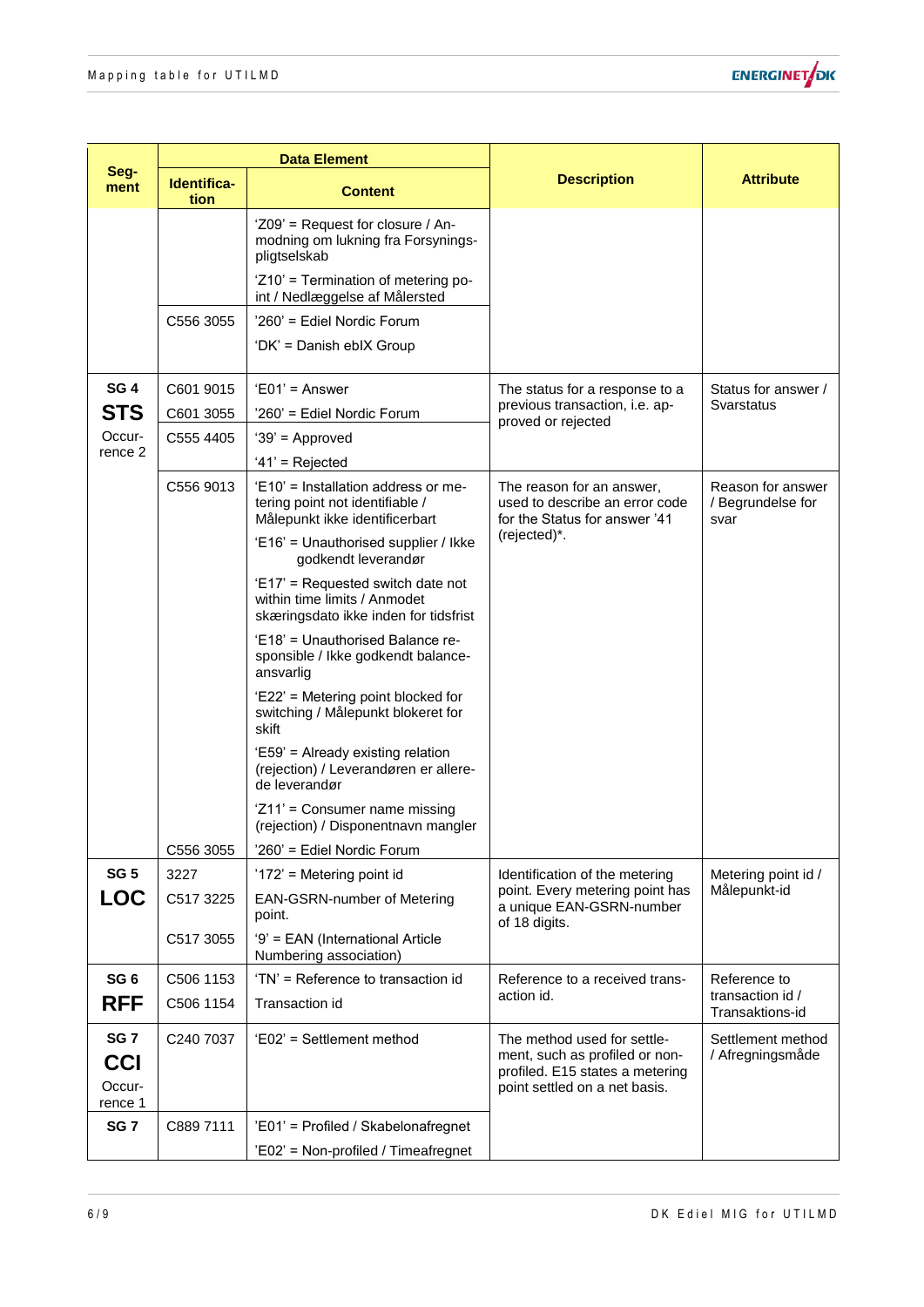|                                                               | <b>Data Element</b>                                                      |                                                                                                                                                                                                      |                                                                                                                                                                                                                                                                                                                    |                                                                                                                 |
|---------------------------------------------------------------|--------------------------------------------------------------------------|------------------------------------------------------------------------------------------------------------------------------------------------------------------------------------------------------|--------------------------------------------------------------------------------------------------------------------------------------------------------------------------------------------------------------------------------------------------------------------------------------------------------------------|-----------------------------------------------------------------------------------------------------------------|
| Seg-<br>ment                                                  | Identifica-<br>tion                                                      | <b>Content</b>                                                                                                                                                                                       | <b>Description</b>                                                                                                                                                                                                                                                                                                 | <b>Attribute</b>                                                                                                |
| CAV<br>Occur-<br>rence 1                                      |                                                                          | 'E15' = Non-profiled, netto /<br>Nettoafregnet                                                                                                                                                       |                                                                                                                                                                                                                                                                                                                    |                                                                                                                 |
| SG <sub>7</sub><br><b>CCI</b><br>Occur-<br>rence <sub>2</sub> | C240 7037                                                                | 'E15' = Physical status for metering<br>point                                                                                                                                                        | Physical status of the Metering<br>point, such as connected or<br>disconnected                                                                                                                                                                                                                                     | Physical status for<br>metering point /<br>Tilslutningsstatus                                                   |
| SG <sub>7</sub><br><b>CAV</b><br>Occur-<br>rence 2            | C889 7111                                                                | 'E22' = Connected / Målepunkt<br>tilsluttet<br>'E23' = Disconnected / Målepunkt<br>afbrudt                                                                                                           |                                                                                                                                                                                                                                                                                                                    |                                                                                                                 |
| SG <sub>8</sub><br><b>SEQ</b>                                 | C286 1050                                                                | '1' = Register number                                                                                                                                                                                |                                                                                                                                                                                                                                                                                                                    | Not specified in the<br>dependency ma-<br>trix, but must be<br>included in the<br>message if<br>SG9/QTY is used |
| SG <sub>9</sub><br>QTY                                        | C186 6063<br>C186 6060<br>C186 6411                                      | '31' = Estimated annual volume<br>Quantity<br>'KWH' = Kilowatt-hour                                                                                                                                  | Annual volume for the last year<br>or the expected annual volume<br>if it is believed to change. Stat-<br>ed in kWh without decimals.                                                                                                                                                                              | Estimated annual<br>volume / Forventet<br>årsforbrug                                                            |
| <b>SG 12</b><br><b>NAD</b><br>Occur-<br>rence 1               | 3035<br>C082 3039<br>C082 3055                                           | 'DDK' = Balance responsible party /<br>Balanceansvarlig<br>Balance responsible ID<br>'9' = EAN (International Article<br>Numbering association)<br>'305' = ETSO (EIC, ETSO Identifica-<br>tion Code) | The party id of the Balance<br>Responsible Party for the me-<br>tering point. Both EAN-GLN<br>and EIC can be used.                                                                                                                                                                                                 | Balance responsi-<br>ble party id / Bal-<br>anceansvarlig id                                                    |
| <b>SG 12</b><br><b>NAD</b><br>Occur-<br>rence 2               | 3035<br>C059 3042<br>C059 3042<br>C059 3042<br>C059 3042<br>3164<br>3251 | 'IT' = Metering point address (Instal-<br>lation on site)<br>Street name line 1<br>Street name line 2<br>House number<br>Coded address<br>City name (fx Fredericia)<br>Postal code (fx 7000)         | Address for a metering point.<br>Specified as the name of the<br>street in up to two data ele-<br>ments and the street number<br>including house number, floor,<br>direction and door number.<br>Note, it is not allowed to in-<br>clude local City names in the<br>Street name lines.<br>The fourth repetition of | Meter location<br>address / Måle-<br>punkt adresse                                                              |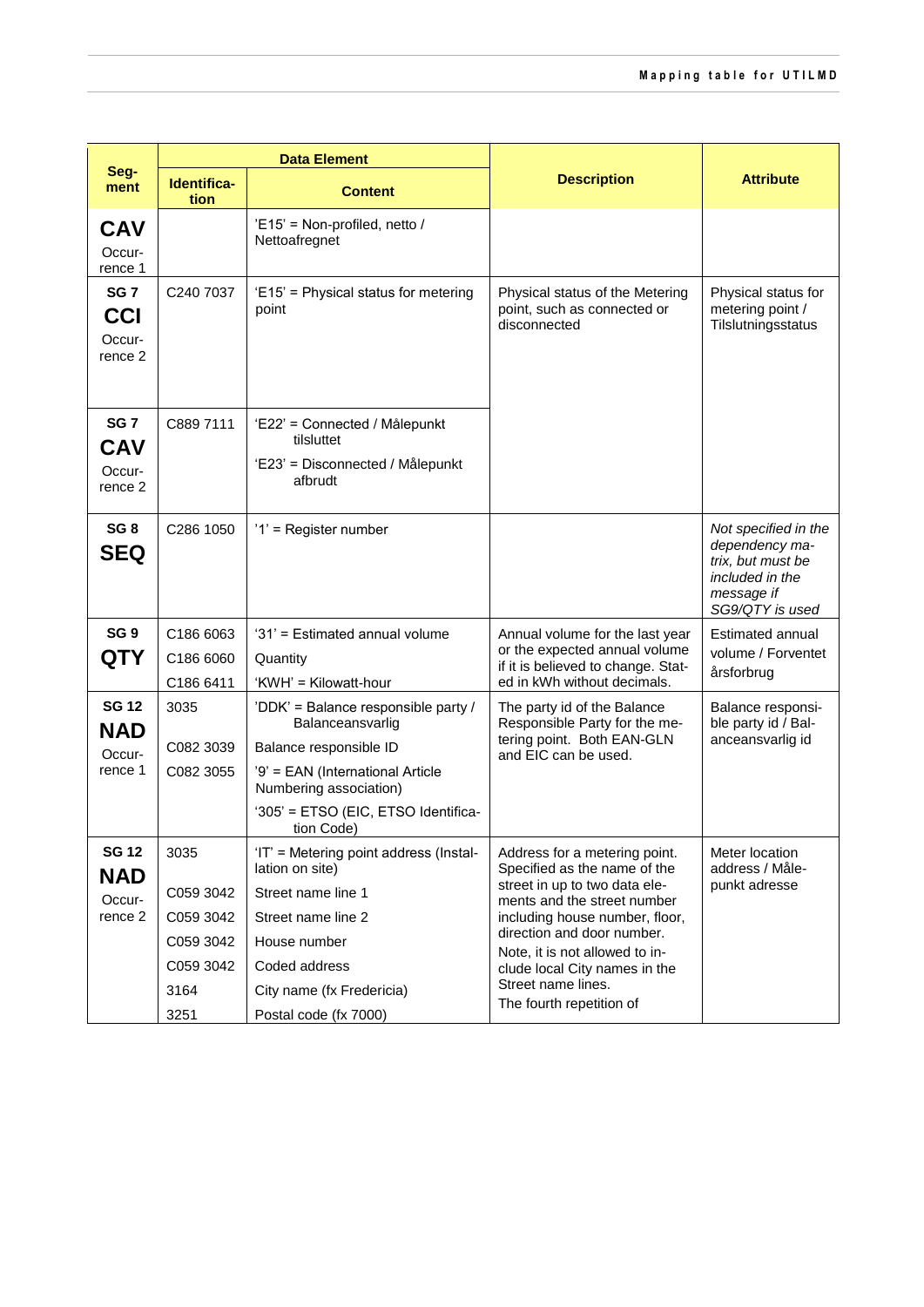

| Seg-<br>ment |                     | <b>Data Element</b> |                                                                                                                                                                                                                                                                                                                                      |                  |
|--------------|---------------------|---------------------|--------------------------------------------------------------------------------------------------------------------------------------------------------------------------------------------------------------------------------------------------------------------------------------------------------------------------------------|------------------|
|              | Identifica-<br>tion | <b>Content</b>      | <b>Description</b>                                                                                                                                                                                                                                                                                                                   | <b>Attribute</b> |
|              | 3207                | DK.                 | C059/3042 must state coded<br>address configured as address<br>codes from the CPR register<br>separated by semicolon as<br>follows:<br>Municipality code; (n4)<br>Street code; (n4)<br>House number; (an4)<br>Floor; (an4)<br>Direction/door number; (an4)<br>Country code must be stated<br>as two letter ISO 3166 country<br>code. |                  |